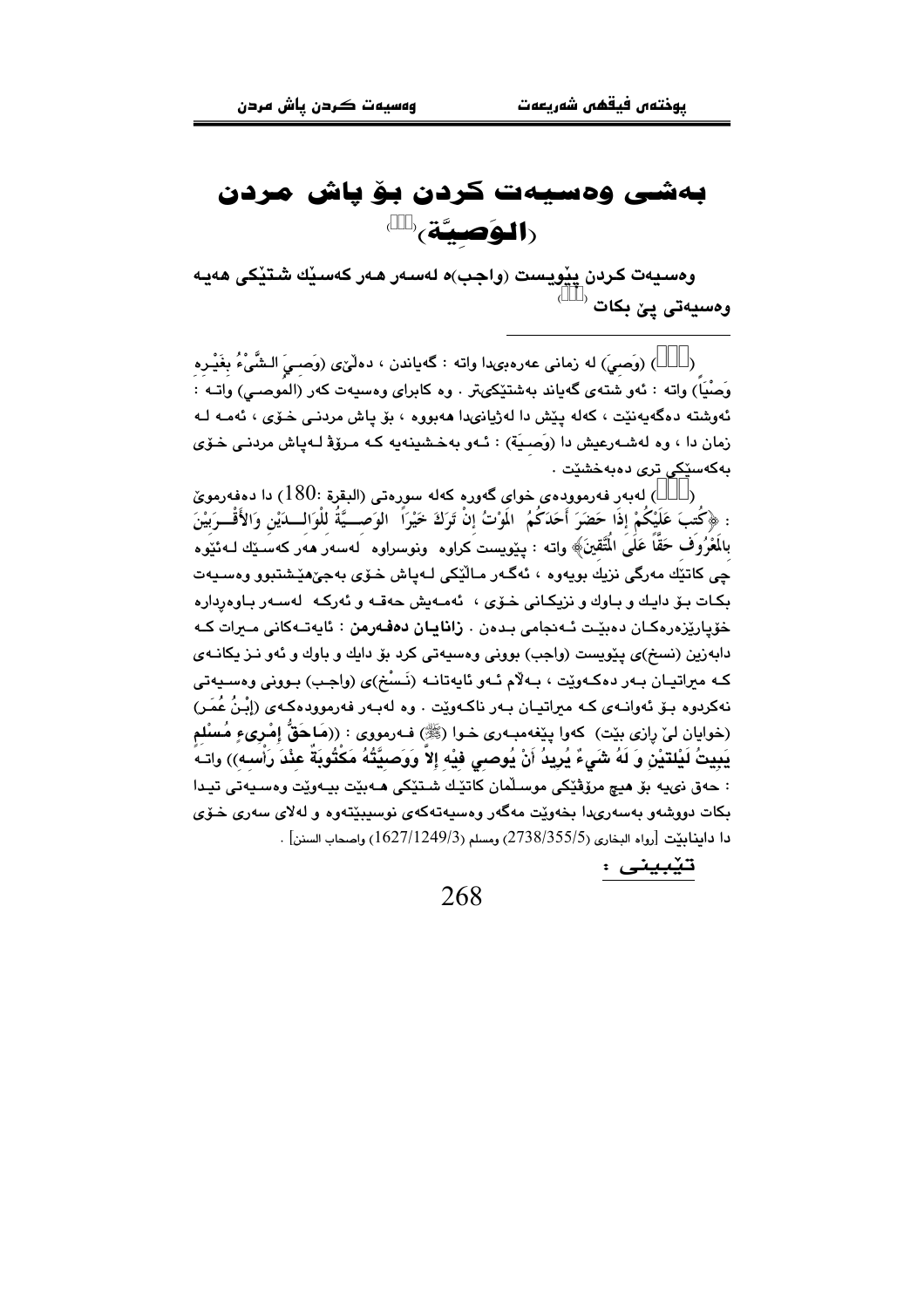وه حەرامـه و دروسـت نىيـه ئەگـەر مەبەسـتى بـەو وەسـيەتە زيـان لـىٰ دان بيْت

سوننهته پٽشهکي وهسپهتهکه . بهم شێوهپه دهست یئ بکات : (أَنَس) (خوای لےّ رازی بێت) دەڧەرموێ : ھاوەلان لە يێشەكى وەسپەتەكانيان دا ئەمەيان دەنوسى : (بِسْم الله الرَّحْمَنِ الرَّحيْمِ . هَذَا مَا أَوْصـَى بِه فُلاَنُ ابْنُ فُلاَنِ ، يَشْهَدُ أَنْ لاَ إِلَهَ إلاّ اللهُ وَحْدَهُ لاَشْرِيْكَ لَهُ وَأَنَّ مُحَمَّدَاً عَنْدُهُ وَ رَسُولُهُ وَأَنَّ السَّاعَةَ آتَيَـةٌ لارَيْـبَ فَيْهَـا وَأَنَّ اللهَ بَيْعَثُ مَنْ في القَبُورِ) وه وهسيهت بهو كهس و كارهي بكات كه بهجيِّي هيِّشتون كهوا لـهخواي گەورە <sup>ً.</sup> بترسن و نێوانى خۆيان چاك بكەن و گوێ رِايـەلّى فەرمانـەكانى خـوا و پێغەمبـەر*ى* خوا ببن ئهگەر باوەردارن ، وه وەسپەتيان يېّ بكات به وەسپەتەكەي (إِبْـرَاهيْم و يَعْقـوب) كه وهسيهتي كورهكانيـان كـرد : ﴿يَا بَنيَّ إِنَّ اللهُ اصْطَفَى لَكُمُ ۖ الدِّيْنَ فَلا تَمُوتُنَّ إِلاَّ وَأَنْـــتُمْ مُسْلْمُونَ﴾ . (البقرة :132) [رواه الدرا قطني (16/154/4) والبيهقي (287/6) وهـو صـحيح بروانـه  $\lceil(1647) \rceil$ الارواء (

) لهبـهر فهرموودهكـهى خـواى گـهوره لـه سـورهتى (النـساء :12) دا كـه  $\lambda$ دهف1رموين : ﴿مِنْ بَعْدِ وَصِيَّةٍ يُوصِي بِهَا أَوْ دَيْنِ غَيْرَ مُضَارِ وَصَيَّةً مِنَ الله وَاللهُ عَليْمٌ حَكيْمٌ﴾ واته : وه ئهم ميرات دابهش كردنهيش ، پاش جـيّ بـهجيّ كردنـي هـهر وهسـيهت كـردن و قەرزارى دانەوەبەك دەبێت — بـەو مەرجـەي وەسىيەتەكە بـۆ مـىرات بـەرەكان — زيـانى نهيٽت ئهمه وهسپهتٽکه لهلايهن خواي گ $\epsilon$ ورهوه وه خـواي گـهوره خـۆي زانـاو دانايـه . (إِبْنُ عَبَّاس) (خوايان ليْ رازي بيّت) دەفەرمويْ : (الإِضْرَارُ ۖ في الوَصيَّة ۖ منَ الكَبَائر) واتـه : زیان گەیاندن لـه وەسىيەت كـردن دا لـه تاوانـه هـەرە گەورەكانـه [رواه سعید بن منـصور (343/109/1) والدار قطني (7/151/4) وابن كثير في تفسيره (471/1) وقال : والصحيح موقوفاً ، وهو كما قال . بروانه (الروضة الندية باب الوصـية]. وقال بعدها : (وَقَدْ رَوَى جَمَاعَةٌ مـنَ الأَدْمَّـة الإجْمَـاع عَلَـى نُطْلان وَصَبَّة الضِّرَار) .

وه نموونهي زيان گهيانـدن ئهوهيـه كـهوا كـابراي وهسـيهت كـهر قينـي لـه ههنديّ لەمىرات بەرەكان ھەبێت ، جا بۆ ئەوەي بىێ بەشىيان بكـات لـە مىراتەكەيـدا ، وەسىيەت 269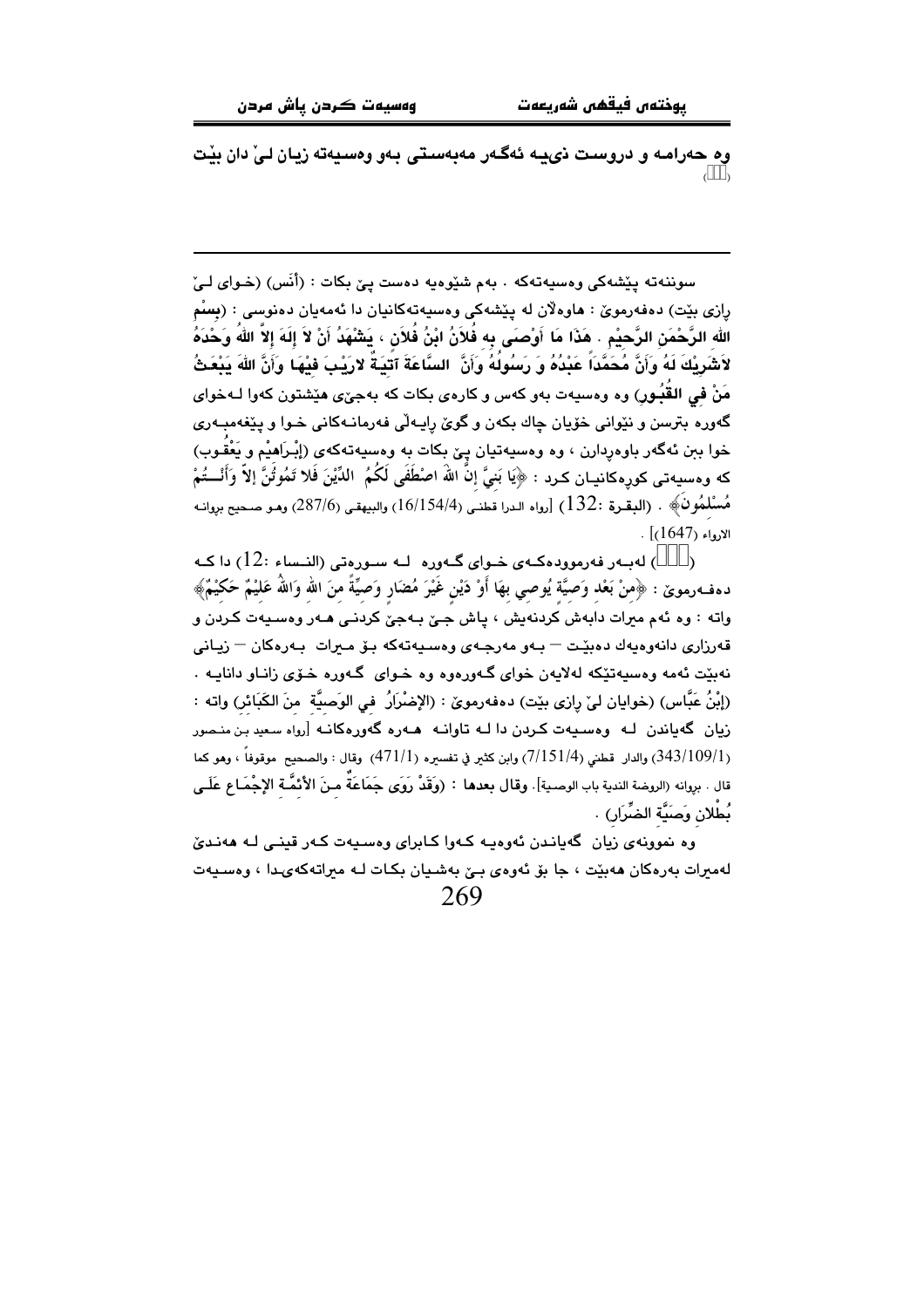يـان وەسىيەت بـەتاوان بكـات . ' ' وه دروسـتيش ذىيـه ئـەو وەسىيەتە بـۆ کەسێك بکات کە میراتی بەر بکەوێت <sup>‹ '</sup> وە نابێت لەسىٚيەکى ماڵەکە*ى*  $^\circ$ زياتر بكاته وهسبهت

دهکات — پِوْ نموونه — نيووي مالهڪهي پکرٽته مرگهوت ، پان داپوش پکرٽٽوو پوسيهر مهژاران دا ، بان ههرشتێك كهوا ئهوان لهو يارهيه بيّ بهش ِ بكات .

) لهبهر فهرموودهکهی (أَبُو هُرَيْـرَة) (خـوای لـیْ رازی بێت) کـهوا بێغهمبـهری  $\lambda$ خوا (ﷺ) فەرمووى : ((إِنَّ اللهَ تَـْصَدَّقَ عَلَـيْكُمْ عَنْدَ وَفَاتِكُمْ بِتُلُثْ أَمْوَالكُمْ رْيَادَةً لَكُمْ في أعْمَالكُمْ)) وفي رواية ((رْيَادَةً لَكُمْ في حَسَنَاتكُمْ ليَجْعَلَهَا لَكُمْ رْيَادَةً في أعْمَالكُمْ)) واته : خواي گەورە لەكاتى مردنتان دا سێپەكى مالّى يێ بەخشىون كەوا كـردەوە چـاكە  $-440/6$ ) کانتانی ییّ (یاتر بکهن [رواه ابن ماجـة (2/09/904/2) والبیهقی (269/6) و رواه احمد 441) أيضاً من حديث ابي درداء . وهو حسن بروانه الإرواء (1641) وصحيح ابن ماجة (2190)] .

) لهبـهر فهرموودهكـهي (عَمْـرُو بـنُ خَارِجَـة) (خـواي لــيّ رازي بِيّـت) كـهوا  $\lambda$ ينِغهمبهري خوا (ﷺ) فهرمووي : ((إنَّ اللهَ أَعْطَى كُلَّ دْيْ حَقٌّ حَقُّهُ ولاَ وَصبيَةَ لبوَارِثِ ...)) واته : بهراستی خوای گهوره مافی ههموو خـاوهن مـافێکی داوه وه ئـهوهی میراتـی بەر دەكەوپيت وەسىيەتى بۆ نىييە [رواە ابن ماجە (2/905/2) 1742) وابىو داود(8/رقم2853) والترمذى (2203/293/3) وهو صحيح بروانهصحيح إبـن ماجـه(2194) و الإرواء (88/6 – 89) و رواه ابـن ماجـه مـن حديث (ابي أمامة الباهلي وانس بن مالك) بروانه صحيح ابن ماجه] .

) لهبهر فهرموودهكـهي (سَعْدُ بِنُ أَبِي وَقَّـاص) (خـواي لـيِّ رازي بِيِّت) كـهوا  $\lambda$ فهرمووي : ووتم ، ئەي يېغەمبەرى خوا (ﷺ) دەمەوپت وەسپەت بكەم بە ھەموو مالّەكەم – لەوكاتــەي كــە نەخۆشــىيـەكى زۆر گرانــى گرتبــوو – فــەرمووى : ((نــەء)) ووتم : ئــەي نبوهي؟ فەرمووى : ((نەء)) ووتم : سێبەكى؟ فەرمووى : ((فَالثُّلْثُ وَالثُّلْثُ كَشْيِرٌ ، إِنَّكَ إِنْ تَدْعُ وَرَثَتَكَ أَغْنيَاءَ خَيرٌ منْ أَنْ تَدَعهُمْ عَالَةً يَتَكَفَّفُونَ الذَّاسَ في أَيْديْهمْ ، وَإِذَّكَ مَهْمَا أَنْفَقْتَ ۚ منْ نَفَقَةٍ ۚ فَإِنَّهَا ۖ صَدَقَةً ۚ حَتَّـى اللُّقْمَةَ تَرْفَعُهَا إِلَـى فَـىِّ إمْرَأتكَ ۚ وَعَسَى اللهُ أَنْ يَرْفَعَكَ فَيَذْتَفَعُ بِكَ ذَاسٌ وَيُضَرَّ بِكَ آخَرُونَ ، وَلَمْ يَكُنْ لَهُ يَوْمَئَذِ إلاّ إِبْذَة)) وات : ده سێپهکی بکه بهوهسیهت ، وه سێ یهکیش زۆره ، چونکه تـۆ مـبرات بـهرهکانت بـه 270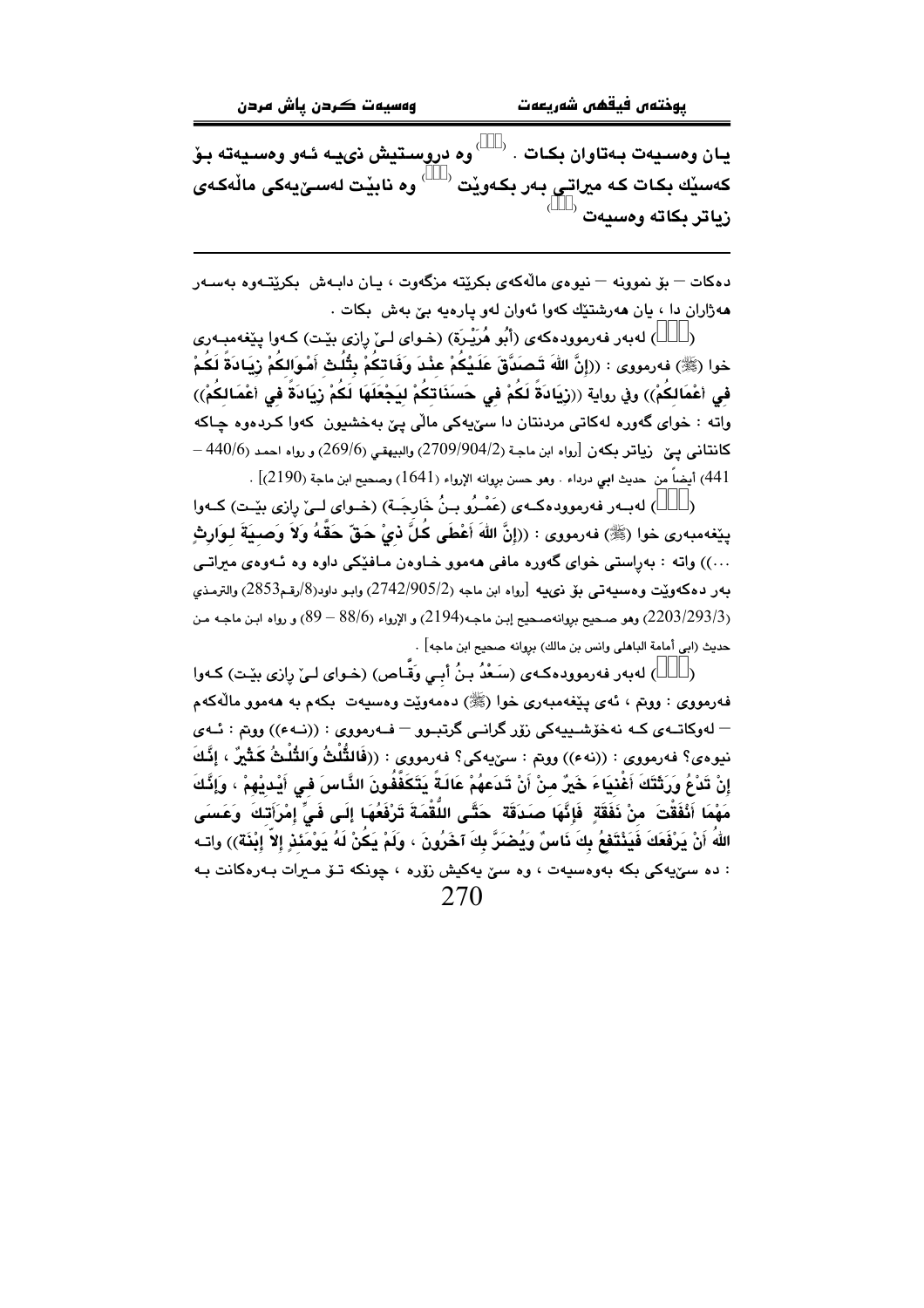وه دهبيّـت يـاش دانـهوهي هـهموو قـهرزيّك – قـهرزي خوابيّـت يـان فـهرزي ئادەمى – جێبەجێ بكرێت

دەولەمەندى بـەجىّ بھێڵيـت باشـترە لـەوەي بـە ھـەژارى بـەجێيان بھێڵيـت ، دەسـت لـە خه لکي پان بکهنهوه – سوالٌ بکهن – وه تۆ هـهر بهخشينێك ببهخشيت ئـهوه چـاکه و خێره ، هەتا ئەو تېكەپەي كە بەرزى دەكەپتەوە بۆ دەمى ژنەكەت ، بەلكو خىواي گەورە بەرزت بكاتەوە — تەمەنت درێژ بكات — جا خەلكانێك بەھۆي تىۆوە قـازانج بكـەن — كـە موسولمانان بوون – وه کهسانٽِکي تريش بـهوري تـۆوه (ييا نيـان لـيٰ بکـهوٽِت – کـه فارسه ئاگر يەرستە كان بوون <sup>ـــ</sup> ، وه لەو رۆژەدا منالْی نەبوو تەنھا كـچێك نــەبێت [رواه . البخاري (5/رقم/2742) وهذا لفظة و مسلم (1628/250/3) وغيرهما]

وه لهبهر فهرموودهکهی (إبْنُ عَبَّاس) (خوایان لیّ رازی بێت) کهوا فهرمووی : ئهگـهر خـه لکی وهسـیهت کردنیـان کـهم بکردایهتـهوه بـۆ چـواریهك ئـهوه باشـتربوو ، چـونکه ينِغهمبهري خوا (ﷺ) فـهرمووي : ((**فَالتُّلثُ ، والتُّلْثُ كَثَيْرٌ**)) [رواه البخاري (5/رقم/2743)  $\frac{1}{(1629/1253/3)}$ .

) لهبـهر فهرموودهكـهي (سَـعْدُ بـنُ الأطـوَل) (خـواي لــيّ رازي بيّـت) ، كـهوا برايهکي مرد و سيٌسهد (300) درههمي بهجيّ هيّشتبوو ، وه منالّيشي بهجيّ هيّشتبوو ، جا ويستم لهسهر منالّهکاني خەرجى بکـهم ، جـا پێغهمبـهري خـوا (ﷺ) فـهرمووي : ((إنَّ أَخَاكَ مُحْتَبَسٌ بِدَيْنِه فَاقْض عَنْهُ)) وإنه : براكهت گير دراوه بـهفرَى قهرزاريهكهيـهوه ، جا بۆي بيدەرەوە ، جا ووتى : ئەي بِيْغەمبەرى خوا (ﷺ) ! بۆيم داوەتەوە جگـه لـەدوو دينار نەبێت ، ئافرەتێك داواي دەكـات و هـيـچ بەلگەيــەكى نىيــە . فــەرمووي : ((فَأَعْطهَـا فَإِنَّهَا مُحقَّةٌ)) واته : ده بيدهريّ ، جونكه ئهوه راست دهكات [رواه ابن ماجه (2433/813/1) وهو صحيح بروانه صحيح ابن ماجه رقم (1973)] .

ئیمامی (عَلی) (خوای لیْ رازی بیْت) دهفهرمویْ : ((ییْغهمبهری خـوا (ﷺ) بریاری1را كهوا قهرز پێش وهسيهت بدرێتهوه ، وه ئێوه له قورئـان دا دهخوێننــهوه ﴿هنْ بعْد وَصيَّة يُوصـي بهَا أَوْ دَيْنٍ﴾ [رواه ابن ماجة (2/15/906/2) و الترمذي (3/294/3)2205) وهو حسن بروانــة الإرواء . [2195)و صحيح ابن ماجة (2195)] $\,$ .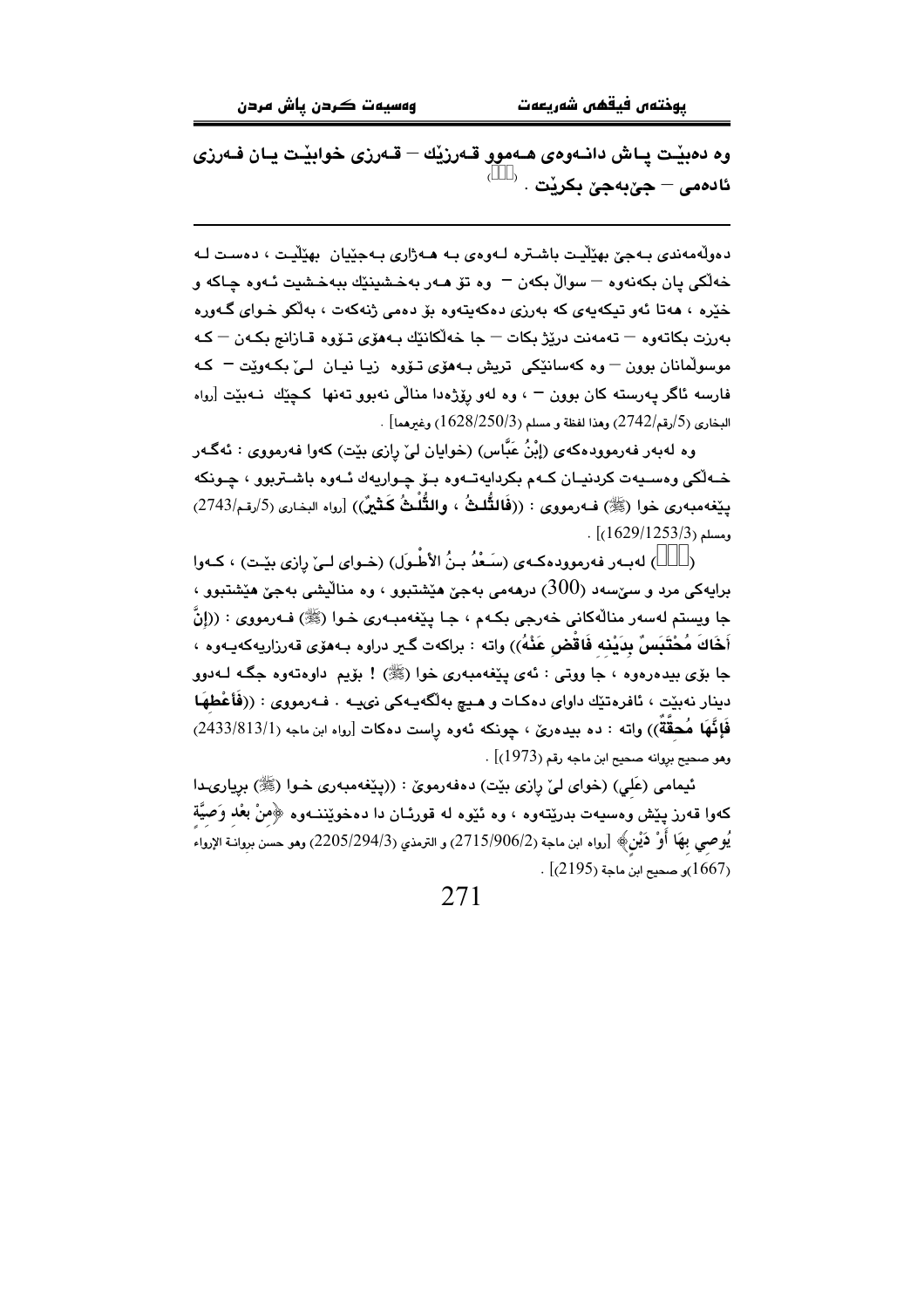تێبينى :

لهبهر ئەوەي ئەمرِق خەلكى لە ئايين دا شتى تازە زۆر دادەمێنن (يَبْتَدعُونُ فـى الـدِّيْن) بـه تايبەت لەمەسەلەي ياساكانى جەنازەدا ، بۆيە يێويستە موسولْمان وەسىيەت بكـات كـەوا .<br>ئامـاده كردنـي <sup>ـــ</sup> هــهر لهشـۆردنهوه و كفـن كـردن و نوێـژ لهسـهر كـردن و دهفـن كـردن .<br>ههمووي – لهسهر سوننهت بکريّت وه پاش دهفـن کـردنيش گۆرەکـهى بـهرز نهکهنـهوه و جهمهنٽق و کهجي نهکهن ، لهبهر فهرموودهي خواي گـهوره لـه سـورهتي (التحريم :6) دا كـه دهفـهرمويٌ : ﴿يَاأَيُّهَا الَّذيْنَ آمَنوُا قُوا أَنْفُسَكُمْ وَ أَهْليْكُمْ نَارَاً وَقُودُهَا النَّاسُ وَالحجَــارَةُ عَلَيْهَا مَلاَئكَةٌ غلاَظٌ شدَادٌ لاَيَعْصُونَ اللهَ مَا أَمَرَهُمْ وَيَفْعَلُونَ مَا يُؤْمَرُونَ﴾ واته : ئەى ئەوانەى که باوور دارن خۆتان و کهس و کارتان له ئاگر<u>ت</u>ك بپارێزن که سوتهمهنیهکهی خـهڵکی او بەردە چەند مەلائيكەيـەك بەسـەريەوەن ، درژ و تونـد و تيـژن ، ھـيـ۾ بـێ گـوێي خـواي گ+وره ناک+ن ، لـهو فهرمانانـهي کـه پێپـان دهکـات ، وهئـهوه جێبـهجێ دهکـهن کـه فهرمانیان یێ دهکات . جا هاوهلانی یێغهمبهری خوا (ﷺ) و پیاو چاکه پێشینهکانی ئهم ئوممەتە وەسىيەتيان بەمە كردوە ، وە (أَثَر)يش لەم بارەيەوە زۆرە، لەوانە : لە (عَامر)ى کوری (سَعْد بن أَبی وَقَاص) خوای گەورە لە (سَعْد) رازی بێت و لــه (عَـامر)پـش خـۆش بېێت دهگێرێتەوه : کـهوا بـاوکې لـهو نهخۆشـيهي دا کـه تێيـدا وهفـاتى کـرد فـهرمووي : ((الْحدُوا لي لَحْدَاً وَأَنْصِبُوا عَلَيَّ اللَّـبِنَ ذَصَبْـاً كَمَـا صُنْـمَ بِرَسُولِ الله (ﷺ) )) واتـه : ئهلههدم بِقِ بِكهن وه خشتم لهسهر بِچهقٽِنن وهكو بِقِ پِٽِغهمبِهرِي خَـوا (ﷺ) كـرا ، بروانـه [احكام الجنائز للالباني (ل8)] .

( الحَمْدُ لله ) ئەوە بەشى وەسىەت كردن ۖ كۆنايى پىٚ ھات و ئیستايش دەچىنە سەر بەشى مىرات بەشكردن